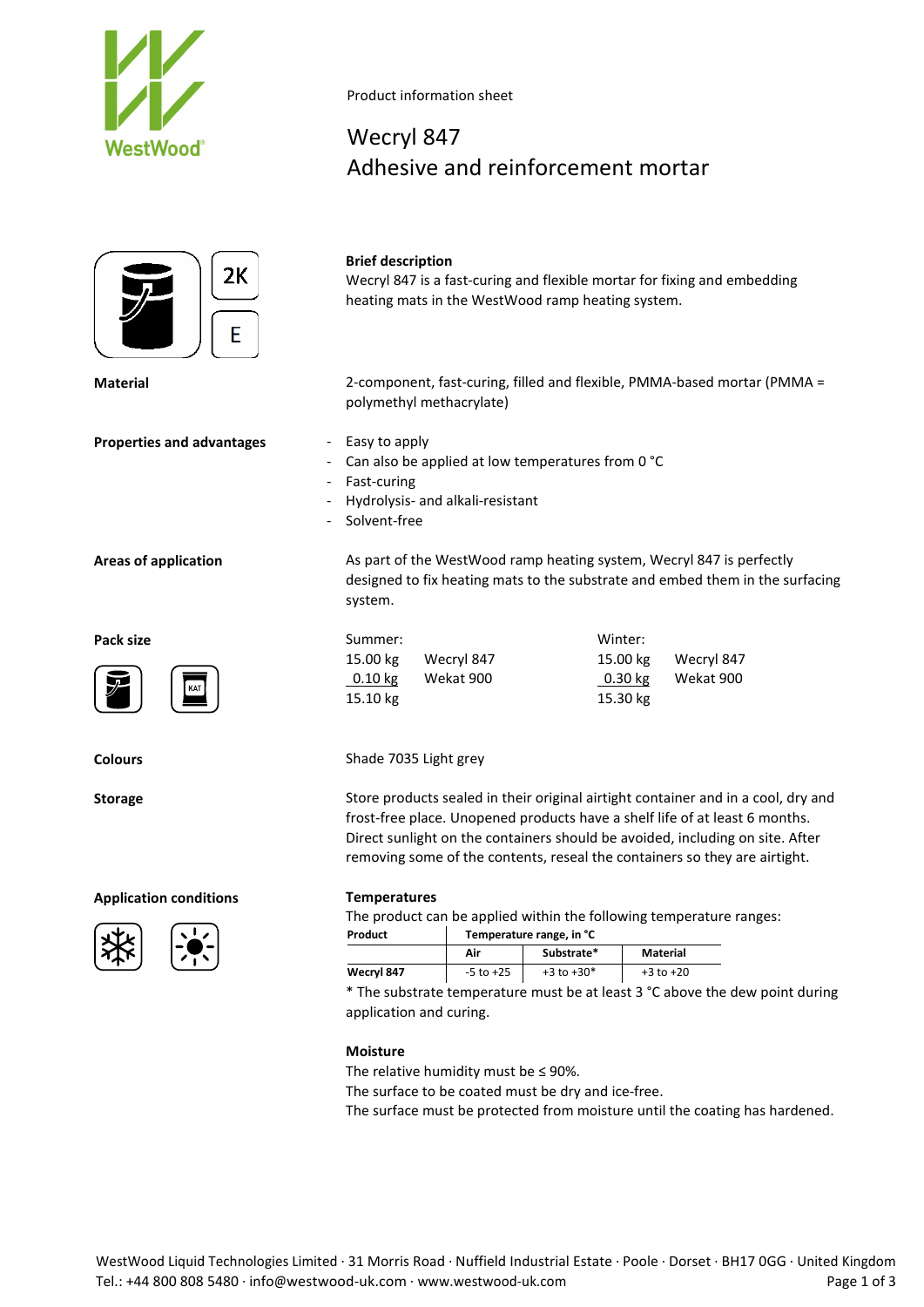

Product information sheet

# Wecryl 847 Adhesive and reinforcement mortar

# **Reaction times and required amounts of catalyst**

|                    | Wecryl 847                |  |
|--------------------|---------------------------|--|
|                    | (at 20 °C, 0.6% catalyst) |  |
| Pot life           | approx. 15 min            |  |
| Rainproof          | approx. 30 min            |  |
| Can be walked on/  |                           |  |
| overcoated         | approx. 1 hour            |  |
| <b>Curing time</b> | approx. 3 hours           |  |

Higher temperatures or greater proportions of catalyst will shorten reaction times, while lower temperatures and smaller proportions of catalyst will extend reaction times.

The following table indicates the recommended amount of catalyst required to adjust the curing reaction to the temperature.

| Product    | Substrate temperature in °C; required amounts of Wekat 900 in % w/w (guide) |  |  |  |  |  |                                     |       |                                                       |
|------------|-----------------------------------------------------------------------------|--|--|--|--|--|-------------------------------------|-------|-------------------------------------------------------|
|            |                                                                             |  |  |  |  |  | $-5$ +3 +5 +5 +10 +15 +20 +25 +30 + | $+35$ | $+40$                                                 |
| Wecryl 847 |                                                                             |  |  |  |  |  |                                     |       | $-$ 1.8% 1.8% 1.2% 1.2% 0.6% 0.6% 0.6% 0.6% 0.4% 0.4% |

# **Consumption rates Consumption**

**Technical data** 

**Product application** 





|  | KAT |
|--|-----|

|                          | Embedding the heating mat<br>Levelling layer                                                     | min. 9.0 $\text{kg/m}^2$<br>min. 2.0 $\text{kg/m}^2$ |
|--------------------------|--------------------------------------------------------------------------------------------------|------------------------------------------------------|
|                          | Density:                                                                                         | 1.71 $g/cm^{3}$                                      |
| $\overline{\phantom{0}}$ | Application equipment / tools<br>For mixing the product:<br>Mixing tool with twin-paddle stirrer |                                                      |
| $\sim$                   | For applying the product:<br>Smoothing trowel                                                    |                                                      |
|                          | Cubatuata wuxusunti                                                                              |                                                      |

# **Substrate preparation**

Wecryl 847 Adhesive and Reinforcement Mortar is applied on top of a hardened WestWood primer or WestWood waterproofing system.

#### **Mixing**

First stir the tub contents thoroughly. Then add the Wekat 900 while stirring the resin at the slow-speed setting and mix for 2 minutes. Make sure that the product on the base and sides of the container is mixed in. At product temperatures < 10 °C the product should be stirred for 4 minutes, as the catalyst will take longer to dissolve.

# **Application**

# **Embedding the heating mat**

Spread Wecryl 847 evenly on top of the heating mats once they have been correctly aligned and connected.